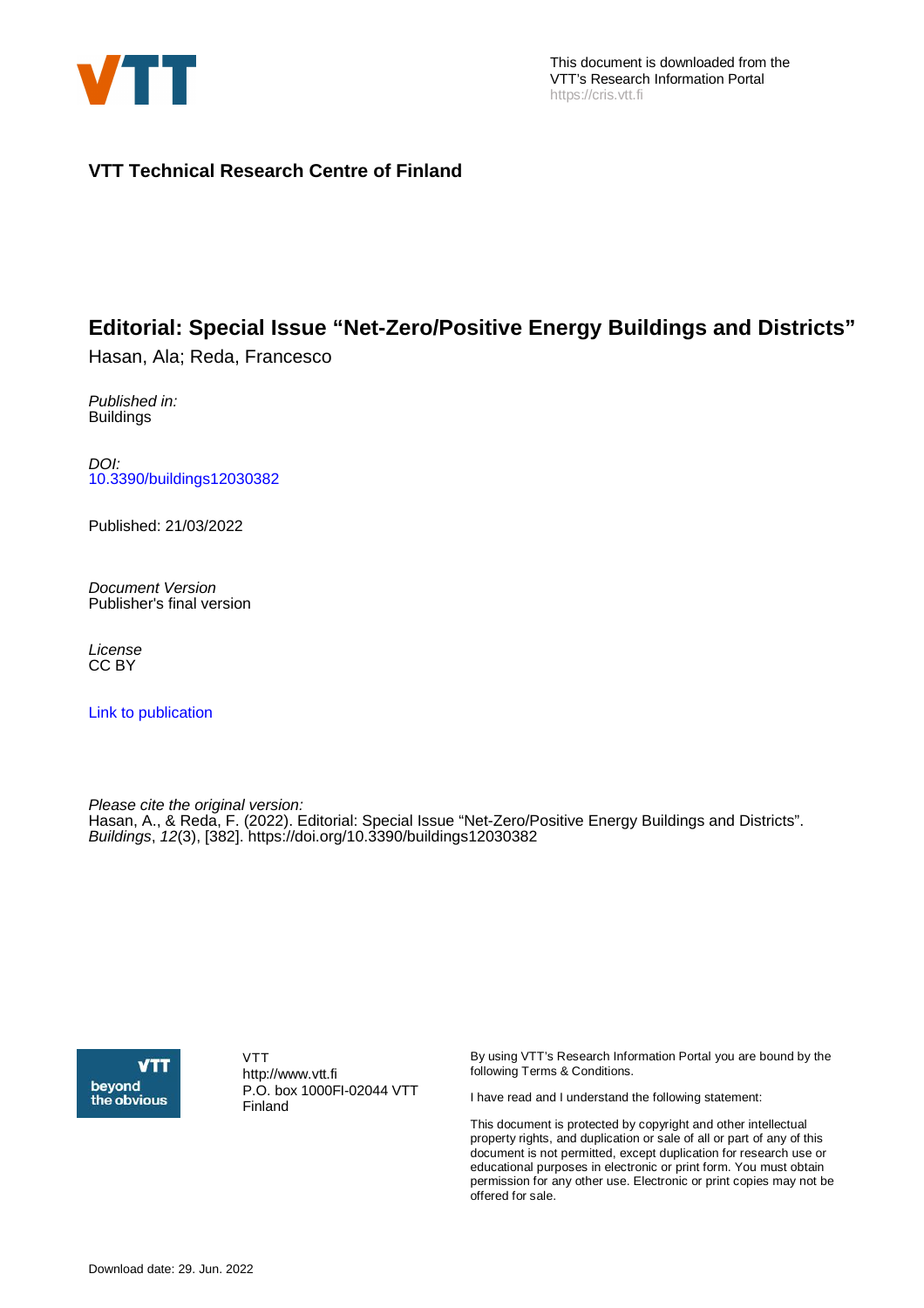



## *Editorial* **Special Issue "Net-Zero/Positive Energy Buildings and Districts"**

**Ala Hasan [\\*](https://orcid.org/0000-0003-1082-5615) and Francesco Reda**

VTT Technical Research Centre of Finland Ltd., P.O. Box 1000, FI-02044 Espoo, Finland; francesco.reda@vtt.fi **\*** Correspondence: ala.hasan@vtt.fi

The important goal of decarbonization of communities and cities has resulted in the emergence of new concepts and implementations of Net-Zero/Positive-Energy Buildings and Districts (NZPEBD) in recent years. Research on NZPEBD comprises all related aspects of energy in buildings and communities, from the basic definition of the concept, including the boundary and types of energy credits definitions, to the characteristics of the building envelope, onsite renewable energy system components and integration, interaction with the external grids, performance control and optimisation, etc., as well as social and economic aspects.

This Special Issue includes a total of 17 papers covering different aspects of NZPEBD planning, technologies and their economics, building design and retrofitting, citizen engagement and collection of energy data.

Under NZPEBD planning, six papers investigated different aspects of NPZEBD planning including definitions, replication methods, obstacles and international collaboration. Lindholm et al. [\[1\]](#page-3-0) presented the essential factors that determine the planning of PEDs in the EU by studying different definitions of PEDs, features and availability of the renewable energy, consumption behaviours, populations, costs and regulations. Uspenskaia et al. [\[2\]](#page-3-1) studied common trends in technologies and replication strategies for positive-energy buildings/districts in smart city projects. A case study was performed in Leipzig, one of the lighthouse cities in the SPARCS project, which emphasised the importance of formulation of replication modelling for the upscaling process. Tuerk et al. [\[3\]](#page-3-2) considered the economic optimisation and market integration opportunities provided by the Clean Energy Package for Plus Energy Buildings (PEBs) and Plus Energy Districts (PEDs). They identified the regulatory limitations at the national level with regard to transposing the set of EU Clean Energy Package provisions. Different options for PEBs and PEDs were studied based on the H2020 EXCESS project. Makvandia and Safiuddin [\[4\]](#page-3-3) studied the challenges for net-zero buildings in single-family homes in the Greater Toronto Area. The main challenges were technical obstacles, lack of governmental and institutional support, lack of standardisation and low public awareness measures. Recommendations were provided for governmental and academic support for technological uptake and financial incentives. Zhang et al. [\[5\]](#page-3-4) analysed 60 PED projects in Europe by their main characteristics: geographical information, spatial–temporal scale, energy concepts, building archetypes, finance source, keywords, finance model and challenges/barriers. Many projects use an annual scale; about one-third of the projects have an area smaller than  $0.2 \text{ km}^2$  and the most common renewable energy systems are solar, district heating/cooling, wind and geothermal energy. Hedman et al. [\[6\]](#page-3-5) explained Annex 83 "Positive Energy Districts" of the International Energy Agency—Energy in Buildings and Communities Programme (IEA-EBC). The structure of Annex 83, including its four subtasks, and the working plan were described. The main topics of discussion were the definitions of PEDs, virtual and geographical boundaries, evaluation approaches, the role of different stakeholders, environmental, economic and societal implications, and learnings from realised PED projects.



**Citation:** Hasan, A.; Reda, F. Special Issue "Net-Zero/Positive Energy Buildings and Districts". *Buildings* **2022**, *12*, 382. [https://doi.org/](https://doi.org/10.3390/buildings12030382) [10.3390/buildings12030382](https://doi.org/10.3390/buildings12030382)

Received: 23 February 2022 Accepted: 17 March 2022 Published: 21 March 2022

**Publisher's Note:** MDPI stays neutral with regard to jurisdictional claims in published maps and institutional affiliations.



**Copyright:** © 2022 by the authors. Licensee MDPI, Basel, Switzerland. This article is an open access article distributed under the terms and conditions of the Creative Commons Attribution (CC BY) license [\(https://](https://creativecommons.org/licenses/by/4.0/) [creativecommons.org/licenses/by/](https://creativecommons.org/licenses/by/4.0/)  $4.0/$ ).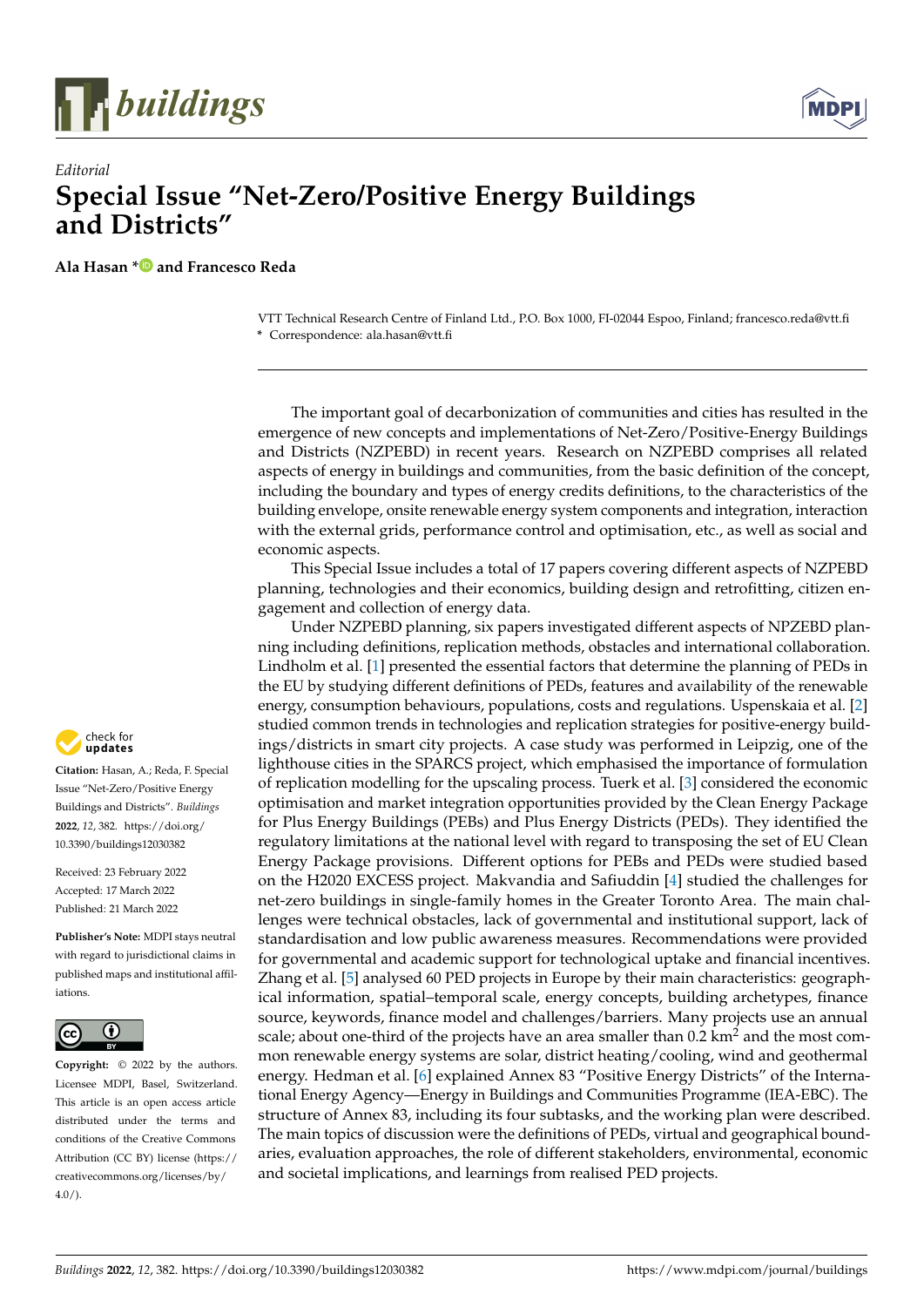Under technologies and their economics, five papers studied the technologies of fuel cell, PV, PVT and waste heat with borehole storage. Lindholm et al. [\[7\]](#page-3-6) studied the use of electricity generated by solar photovoltaic (PV) panels to produce hydrogen gas and its seasonal storage for a reversible solid oxide cell (RSOC) operation. A case study showed that the system can achieve higher utilisation of the generated PV electricity, resulting in achieving a net-zero annual energy balance. Lovati et al. [\[8\]](#page-3-7) proposed a peer-to-peer (P2P) business model for PV in a small community of 48 individual prosumer buildings in Sweden, considering the energy use behaviour, electricity/financial flows, ownerships and trading in a local electricity market. The results show different use of the common PV resource by the buildings and diverse self-sufficiency features. Lovati et al. [\[9\]](#page-3-8) presented an agent-based modelling environment for shared urban photovoltaic (PV) systems between 48 households in a local grid of a positive energy district with optimised self-sufficiency. Various scenarios were explored by varying the number of owners of the PV systems and their pricing profiles. Penaka et al. [\[10\]](#page-3-9) presented a techno-economic study of a typical PVT system for a single-family house to generate electricity and domestic hot water in 85 locations worldwide. The economic performance was assessed using net present value and payback period under two financial models. Hirvonen and Kosonen [\[11\]](#page-3-10) studied the utilisation of excess heat from waste incineration together with borehole thermal energy storage as seasonal energy storage to supplement conventional district heating of a new residential area. A total of 36 different storage configurations were investigated to obtain the techno-economic performance. In case the district boundary is expanded to include the waste heat generation, the community as a whole can progress toward net-zero energy.

The first step towards achieving net NZPEBD is to minimise the energy demand of buildings by adapting higher energy conservation measures. There are four papers on building design and retrofitting. Hirvonen et al. [\[12\]](#page-3-11) investigated the potential of Energy retrofitting of buildings for achieving  $CO<sub>2</sub>$  emissions neutrality in six Finnish building types by comparing the emissions reduction, investment and life cycle costs. The results indicate that it is possible to reduce the emissions cost-neutrally by 20 to 70% in buildings with district heating and by 70 to 95% with heat pumps. Switching single-family homes with oil or wood boilers to heat pumps produced the largest emission reduction potential. Albatayneh [\[13\]](#page-3-12) used multi-objective optimisation with various design variables in the building's envelope to reduce the heating and cooling energy in residential buildings in the city of Ma'an, Jordan. The results indicate savings of 88.1%, 94.2% and 78.5% in the total energy consumption, cooling load and heating load, respectively, compared with a baseline building. Koke et al. [\[14\]](#page-3-13) studied design strategies for suitable building concepts and energy systems to be used in Nearly Zero-Energy Container Buildings (NZECBs) for different climates. Container-based lightweight buildings have high ecological and economic potential. Three cases in Sweden, Germany and Ethiopia were demonstrated and compared, particularly regarding energy self-sufficiency. The influence of different climate zones on the energy efficiency of a single-family house was studied, as well as the influence of the insulation and battery size. Quintana et al. [\[15\]](#page-3-14) presented a digital spatial map of both electricity use and district heating demand of a set of buildings in the city of Borlänge, Sweden. A toolkit for top-down data analysis was used based on an energy database of monthly consumption of the buildings, which consisted of 228 and 105 geocoded addresses. Digital mapping showed a spatial representation of hotspots of electricity use in high-occupancy/-density areas and for district heating needs. The results can provide an understanding of the existing energy distributions for stakeholders and energy advisors.

Citizen engagement is very important as it is essential to keep citizens informed and engaged with the increasing numbers of technologies and the large scale of urban development. Fatima et al. [\[16\]](#page-3-15) examined citizen engagement in Espoo (Finland) and Leipzig (Germany) to assess readiness for developing and implementing positive energy districts (PEDs). They studied the cities' operations and methods for citizens' participation.